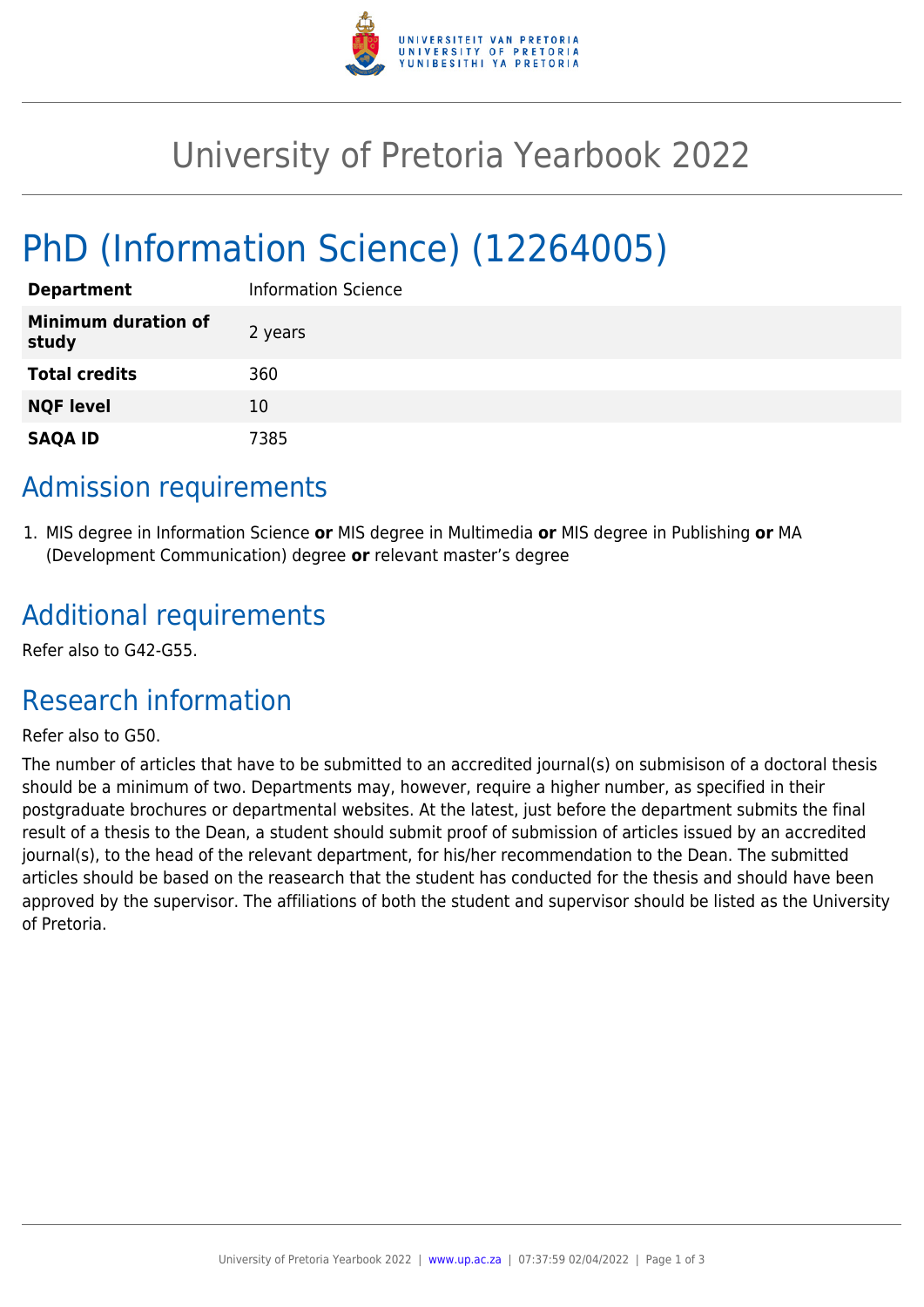

## Curriculum: Year 1

**Minimum credits: 360**

### **Core modules**

[Thesis: Information science 990](https://www.up.ac.za/faculty-of-education/yearbooks/2022/modules/view/INL 990) (INL 990) - Credits: 360.00